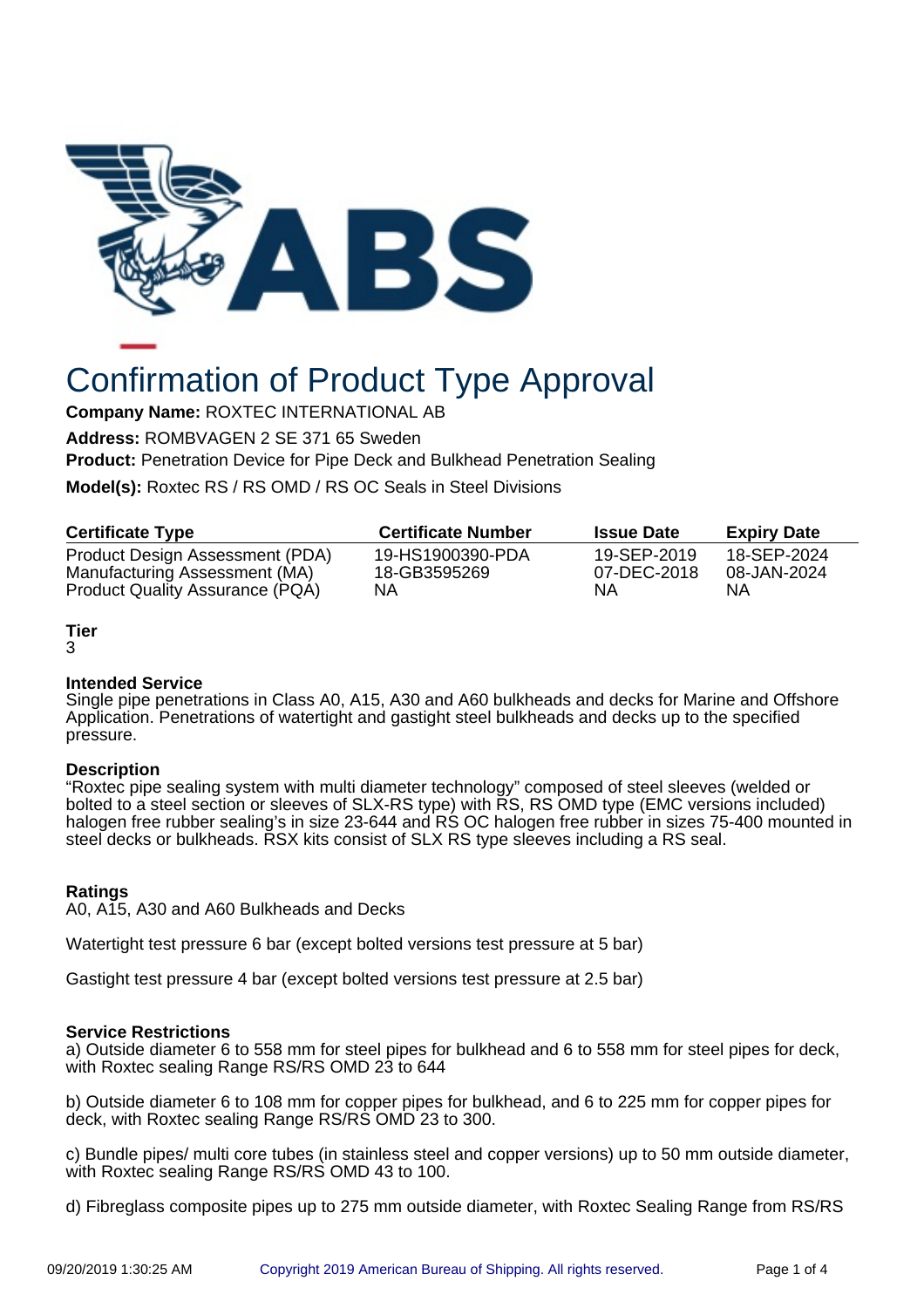OMD 68 to 350.

e) Outside diameter 10 to 273 mm for steel pipes for deck, with Roxtec Sealing Range from RS 75 OC to RS 400 OC.

f) Larger sizes have been tested and will be approved on a case by case basis.

g) Not for use in tank boundaries.

h) Watertight bulkheads or decks are to be examined and tested as per ABS SVR 3-7-1/Table1 .

i) When requested to be used in watertight bulkheads on passenger ships or special purpose ships, the penetration system has to comply with the requirements given in SOLAS Ch. II -1 Req. 13.2.3 (2009 or latest issue). This approval of penetrations passing through watertight bulkhead is not to be construed as a substitute for flag Administration's approval for the purpose of SOLAS 1974 as amended.

j) Unit Certification is not required for this product. If the manufacturer or purchaser's request an ABS Certificate for compliance with a specification or standard, the specification or standard, including inspection standards and tolerances, must be clearly defined.

#### **Comments**

a) All seal types should be installed in accordance with manufacturer's ABS approved installation drawings.

b) Insulation material is to be A-60 approved type and properly installed to the satisfaction of the Surveyors.

c) The Manufacturer has provided a declaration about the control of, or the lack of Asbestos in this product.

#### **Notes, Drawings and Documentation**

Assesment Transit E\_8P07094, Assesment, Revision: -

DBI PGA11301A, Test report, Revision: -

DBI PGA11302A rev1, Test report, Revision: -

CTO SA RS-18\_B-181\_E, Test report, Revision: -

CTO SA RS-18\_B-292\_E, Test report, Revision: -

CTO SA RS-18\_B-293\_E, Test report, Revision: -

CTO SA RS-18\_B-484\_E, Test report, Revision: -

CTO SA RS-18\_B-485\_E, Test report, Revision: -

S1546654, RS/RS OMD With Steel Deck A-0 Class Steel Deck (A-60 Insulation), Revision A

S1546674, RS/RS OMD With Steel Pipe A-0 Class Steel Bulkhead (A-60 Insulation) Revision A

S1546675, RS/RS OMD With Copper Pipe A-0 Class Steel Deck(A-60 Class Insulation) Revision: A

S1546680, RS/RS OMD With Copper Pipe A-0 Class Steel Bulkhead (A-60 Class Insulation) Revision: A

SINTEF Test Reports: 103070.13B&C, 103070.23A&B, 103070.27 A&B,

SINTEF assessment report; 103200.94

Roxtec International AB Fire Test witnessed by DNV on 8 Jul '02, report; 10166-3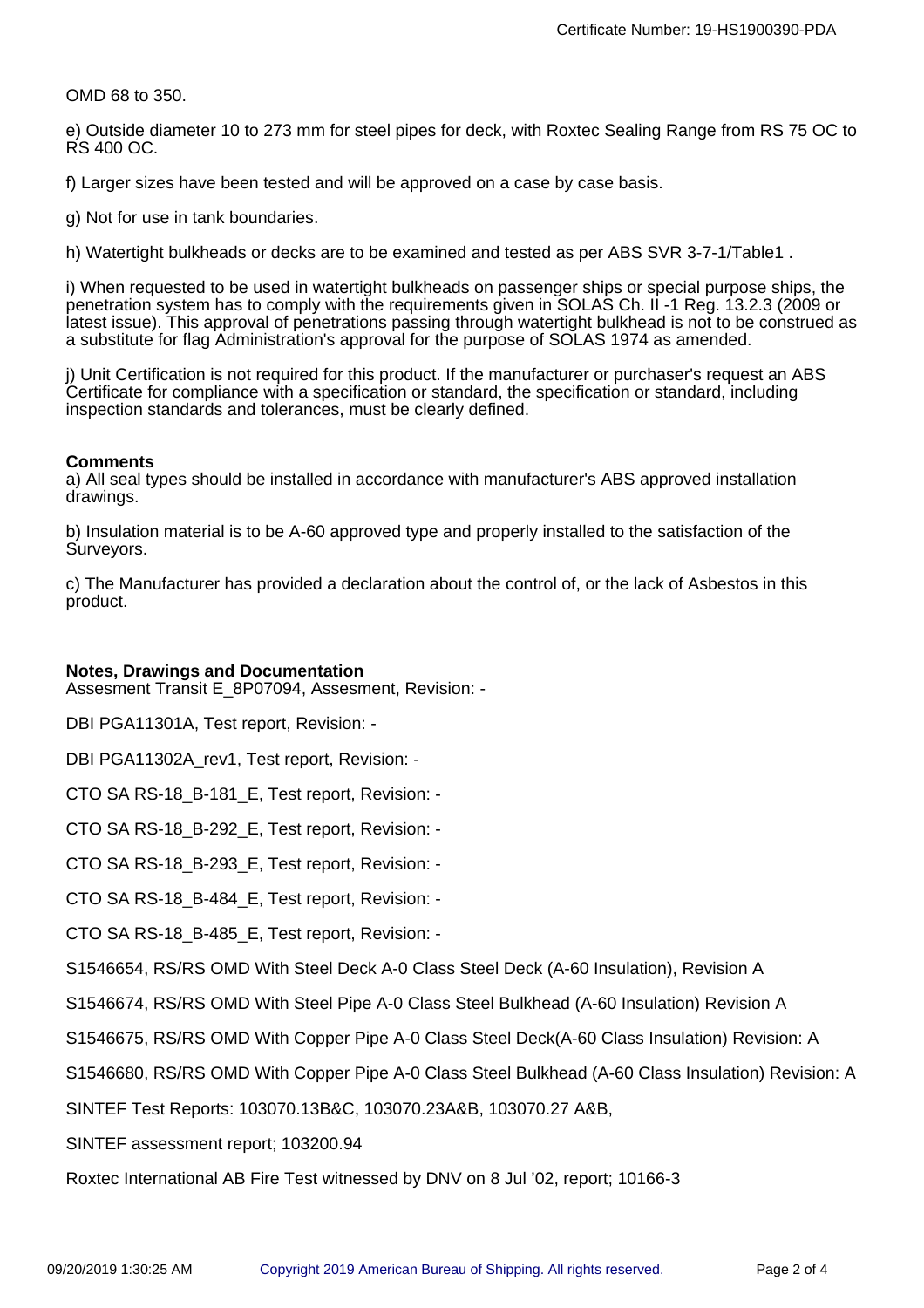Roxtec International AB Fire Test witnessed by ABS on 15 Oct '09, report; GB1741567.

SP Technical Research Institute of Sweden fire test report; P602999, P603000, PX05454, P701755, P603000

Japan Ship Machinery Quality Control Association Test report; 09-346E, 09-345E

Danish Institute of Fire and Security Technology Test report; PGA10141

Roxtec drawings; S1040656 rev.B, S1040652 rev.C, S1040653

rev.A, S1040668 rev.B, S1011020 rev.-, S1011023 rev.-, S1011042 rev.-, S1018777 rev.-.

DNV Survey Report No. SKM-04-4088

DNV Third Party Inspection Report; MLM 010247, MLM 020401 MLM 030473-1

#### **Term of Validity**

This Product Design Assessment (PDA) Certificate remains valid until 18/Sep/2024 or until the Rules and/or Standards used in the assessment are revised or until there is a design modification warranting design reassessment (whichever occurs first).

Acceptance of product is limited to the "Intended Service" details prescribed in the certificate and as per applicable Rules and Standards.

This Certificate is valid for installation of the listed product on ABS units which exist or are under contract for construction on or previous to the effective date of the ABS Rules and standards applied at the time of PDA issuance. Use of the Product for non-ABS units is subject to agreement between the manufacturer and intended client.

#### **ABS Rules**

2019 Rules for Conditions of Classification, 1-1-4/7.7, 1-1-A3, 1-1-A4, which covers the following:

2019 Rules for Building and Classing Marine Vessels: 4-6-2/9.7, 4-6-3/7.11, 4-8-1/5.3.1

2019 Rules for Building and Classing Steel Vessels: 4-6-2/9.7, 4-6-3/7.11, 4-8-1/5.3.1

2019 Rules for Conditions of Classification - Offshore Units and Structures 1-1-4/9.7, 1-1-A2, 1-1-A3, which covers the following:

2019 Rules for Building and Classing Mobile Offshore Units: 4-2-1/11.15

2019 Rules for Building and Classing Mobile Offshore Drilling Units: 4-2-1/11.15

2019 Rules for Building and Classing Facilities on Offshore Installations: 3-8/9.13, 4-8/9.13,

## **International Standards**

IMO Resolution MSC.307(88) adopted 3 December 2010

IMO FTP Code 2010 (2012 Edition), Annex 1 Part 3, in conjunction with SOLAS (Consolidated Edition 2014), as amended.

**EU-MED Standards** NA

**National Standards** NA

**Government Standards** This PDA conforms to Transport of Canada requirements

**Other Standards** NA